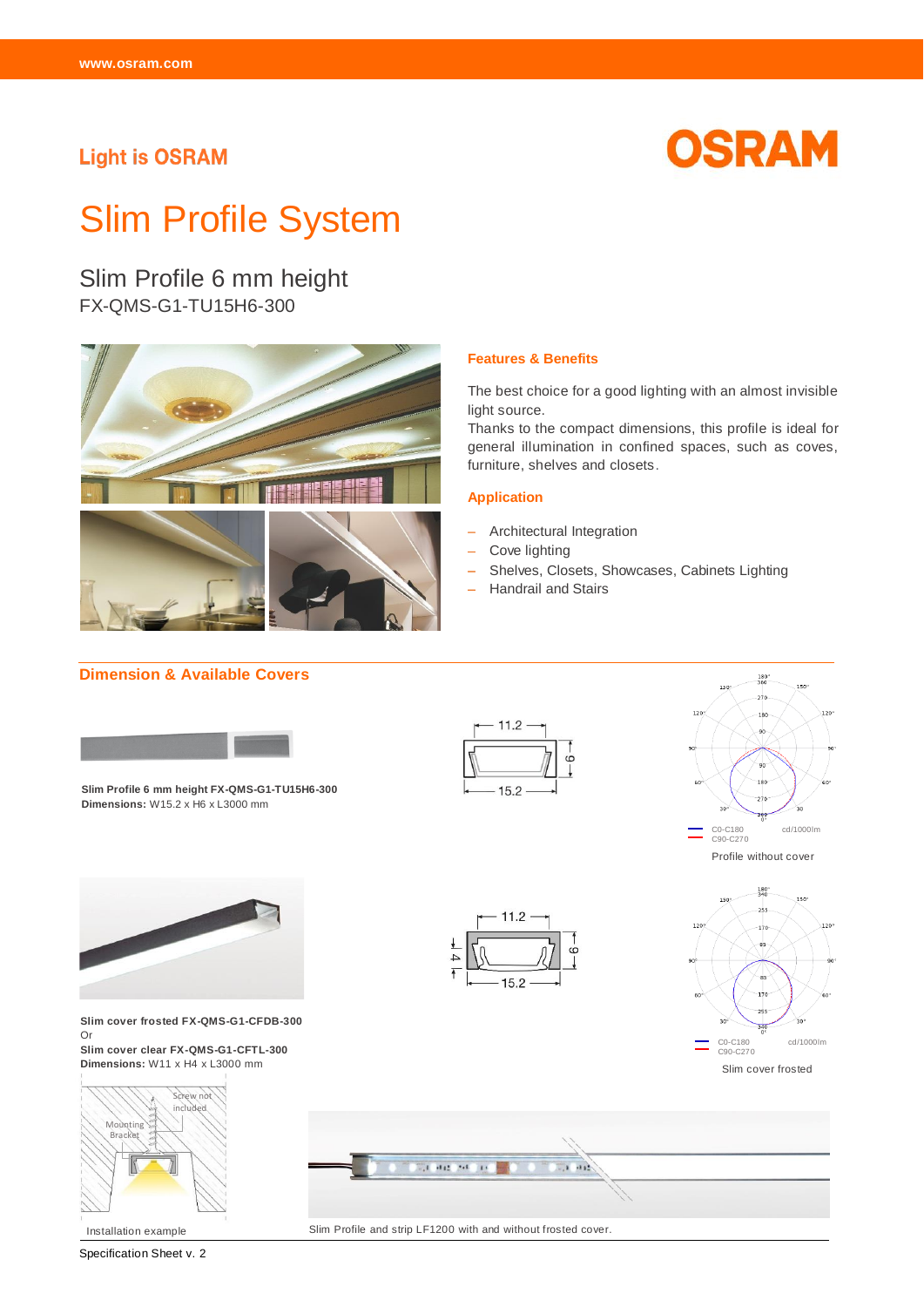## **Electrical & Output data**

|           | <b>Profile &amp; LED Strip Compatibility</b> |        |       |                          |                          |               |                             |                          |                          |  |  |  |
|-----------|----------------------------------------------|--------|-------|--------------------------|--------------------------|---------------|-----------------------------|--------------------------|--------------------------|--|--|--|
|           | <b>LED Strip White IP00</b>                  |        |       | <b>LF500</b>             | <b>LF800S</b>            | <b>LF1200</b> | <b>LF2000</b>               | LF3000                   | <b>LF4000</b>            |  |  |  |
|           | <b>Color Temperature</b>                     |        |       |                          |                          |               | Luminous Flux $(lm/m)^{-1}$ |                          |                          |  |  |  |
|           | 820                                          | 2000 K | White |                          | $\overline{\phantom{a}}$ | 950           | 1567                        | 2375                     | $\overline{\phantom{a}}$ |  |  |  |
| $\bullet$ | 822                                          | 2200 K | White | 418                      | 703                      |               |                             |                          | ٠                        |  |  |  |
| $\bullet$ | 824                                          | 2400 K | White | $\overline{\phantom{a}}$ | $\overline{\phantom{a}}$ | 1140          | 1900                        | 2850                     | $\overline{\phantom{a}}$ |  |  |  |
| $\bullet$ | 825                                          | 2500 K | White | 456                      | 760                      |               | ٠                           |                          | ٠                        |  |  |  |
|           | 827                                          | 2700 K | White | 456                      | 760                      | 1140          | 1900                        | 2850                     | 3562                     |  |  |  |
|           | 830                                          | 3000 K | White | 494                      | 760                      | 1140          | 1900                        | 2850                     | 3562                     |  |  |  |
|           | 835                                          | 3500 K | White | 494                      | 760                      | $\sim$        | $\sim$                      | $\sim$                   | $\sim$                   |  |  |  |
| C         | 840                                          | 4000 K | White | 494                      | 760                      | 1140          | 1900                        | 2850                     | 3657                     |  |  |  |
|           | 850                                          | 5000 K | White | $\sim$                   | $\overline{\phantom{a}}$ | 1140          | 1900                        | 2850                     | 3657                     |  |  |  |
|           | 865                                          | 6500 K | White | 494                      | 760                      | 1140          | 1900                        | 2850                     | 3657                     |  |  |  |
|           | CRI 90 922                                   | 2200 K | White | 342                      | 522                      | $\sim$        | $\sim$                      | $\overline{\phantom{a}}$ | $\sim$                   |  |  |  |
|           | CRI 90 927                                   | 2700 K | White | 380                      | 589                      | 1045          | 1710                        | 2565                     | ٠                        |  |  |  |
|           | CRI 90 930                                   | 3000 K | White | 380                      | 589                      | 1140          | 1900                        | 2850                     | $\overline{\phantom{a}}$ |  |  |  |
|           | CRI 90 935                                   | 3500 K | White | 418                      | 646                      |               | $\sim$                      | ٠                        | ۰                        |  |  |  |
|           | CRI 90 940                                   | 4000 K | White | 418                      | 646                      | 1140          | 1900                        | 2850                     | $\overline{\phantom{a}}$ |  |  |  |
|           | CRI 90 965                                   | 6500 K | White | 418                      | 646                      |               |                             |                          |                          |  |  |  |

|                          | <b>LED Strip Special White IP00</b> |                  | <b>LF1200</b><br><b>SW</b> | <b>LF1200</b><br><b>TW</b> | <b>LF2000</b><br><b>SW</b> | <b>LF2000</b><br>TW      | LF3000<br><b>SW</b> | LF3000<br>$TW**$         |
|--------------------------|-------------------------------------|------------------|----------------------------|----------------------------|----------------------------|--------------------------|---------------------|--------------------------|
| <b>Color Temperature</b> |                                     |                  |                            |                            |                            | Luminous Flux (Im/m) 1   |                     |                          |
| CRI 90 930               | 3000 K                              | White            | 1140                       | $\overline{a}$             | 1900                       | $\overline{\phantom{a}}$ | 2850                | $\overline{\phantom{a}}$ |
| CRI 90 940               | 4000 K                              | White            | 1140                       | $\overline{\phantom{a}}$   | 1900                       | $\overline{\phantom{a}}$ | 2850                | $\sim$                   |
| <b>TW</b>                | $2700 -$<br>6500 K                  | Dynamic<br>White | $\sim$                     | 1140                       | $\sim$                     | 1900                     | $\sim$              | 2850                     |
| <b>TWW</b>               | 2200/2500- Dynamic<br>6500 K        | White            | ۰                          | ٠                          | $\sim$                     | ۰                        | $\sim$              | ۰                        |

|           | <b>LED Strip Color IP00</b> |             |             | <b>LF05A2</b>            | <b>LF200C</b>            | <b>LF05CE</b> | LF05CA2                  | LF700RGBW | LF71300RGBW              |
|-----------|-----------------------------|-------------|-------------|--------------------------|--------------------------|---------------|--------------------------|-----------|--------------------------|
|           | <b>Color Wave length</b>    |             |             |                          |                          |               | Luminous Flux (Im/m)     |           |                          |
|           | R                           | 625         | Red         | 114                      | $\overline{a}$           | $\sim$        | $\overline{\phantom{a}}$ | $\sim$    | $\overline{\phantom{a}}$ |
|           | G                           | 525         | Green       | 171                      | $\sim$                   |               | $\sim$                   | $\sim$    | $\sim$                   |
|           | B                           | 467         | <b>Blue</b> | 76                       | $\overline{\phantom{a}}$ | $\sim$        | $\overline{\phantom{a}}$ | $\sim$    | $\overline{\phantom{a}}$ |
|           |                             | 587         | Yellow      | 104                      |                          |               | $\sim$                   | $\sim$    | $\overline{\phantom{a}}$ |
|           | $\Omega$                    | 602         | Orange      | 123                      | $\overline{\phantom{a}}$ | $\sim$        | $\overline{a}$           | $\sim$    | $\overline{\phantom{a}}$ |
| $\bullet$ | <b>RGB</b>                  | <b>RGB</b>  | <b>RGB</b>  | $\overline{\phantom{a}}$ | 198                      | 171           | 446                      | $\sim$    | ۰                        |
| $\bullet$ | <b>RGBW</b>                 | <b>RGBW</b> | <b>RGBW</b> | $\overline{\phantom{a}}$ | $\overline{\phantom{a}}$ | $\sim$        | $\overline{\phantom{a}}$ | 662*      | $1228*$                  |
|           |                             |             |             |                          |                          |               |                          |           |                          |

\*Both channels RGB and White on

|                             | Profile & LED Strip Compatibility (combination possible only without cover) |        |       |                          |                          |                          |                          |                             |                          |                             |  |  |
|-----------------------------|-----------------------------------------------------------------------------|--------|-------|--------------------------|--------------------------|--------------------------|--------------------------|-----------------------------|--------------------------|-----------------------------|--|--|
| <b>LED Strip White IP67</b> |                                                                             |        |       | <b>LFP500</b>            | <b>LFP800S</b>           | <b>LFP800</b>            | <b>LFP1200</b>           | <b>LFP1200</b><br><b>SW</b> | <b>LFP2000</b>           | <b>LFP2000</b><br><b>SW</b> |  |  |
| <b>Color Temperature</b>    |                                                                             |        |       |                          |                          |                          | Luminous Flux (Im/m)     |                             |                          |                             |  |  |
|                             | 824                                                                         | 2400 K | White | $\overline{\phantom{a}}$ | $\overline{\phantom{a}}$ | 760                      | 1045                     | $\overline{\phantom{a}}$    | 1710                     | $\overline{\phantom{a}}$    |  |  |
|                             | 827                                                                         | 2700 K | White | 418                      | 703                      | 760                      | 1092                     | $\overline{\phantom{a}}$    | 1805                     |                             |  |  |
|                             | 830                                                                         | 3000 K | White | 456                      | 760                      | $\overline{\phantom{a}}$ | 1140                     | $\overline{\phantom{a}}$    | 1805                     |                             |  |  |
|                             | 835                                                                         | 3500 K | White | 456                      | 760                      | $\overline{\phantom{a}}$ |                          | $\overline{\phantom{a}}$    | ۰                        |                             |  |  |
|                             | 840                                                                         | 4000 K | White | 494                      | 760                      | $\overline{\phantom{a}}$ | 1140                     | $\overline{\phantom{a}}$    | 1805                     |                             |  |  |
|                             | 860                                                                         | 6000 K | White | ٠                        | ٠                        | $\overline{\phantom{a}}$ | 1045                     | ٠                           | 1710                     | ٠                           |  |  |
|                             | 865                                                                         | 6500 K | White | 494                      | 760                      | $\overline{\phantom{a}}$ | $\overline{\phantom{a}}$ | $\overline{\phantom{a}}$    | $\overline{\phantom{a}}$ | $\overline{\phantom{a}}$    |  |  |
|                             | CRI 90 927                                                                  | 2700 K | White | 342                      | 522                      | $\overline{\phantom{a}}$ | $\overline{\phantom{a}}$ | $\overline{\phantom{a}}$    | $\overline{\phantom{a}}$ | $\overline{\phantom{a}}$    |  |  |
|                             | CRI 90 930                                                                  | 3000 K | White | $\overline{\phantom{a}}$ | ٠                        | $\overline{\phantom{a}}$ | 1045                     | $\overline{\phantom{a}}$    | 1710                     | $\overline{\phantom{a}}$    |  |  |
|                             | CRI 90 935                                                                  | 3500 K | White | 380                      | 589                      | $\overline{\phantom{a}}$ | $\overline{\phantom{a}}$ | ٠                           |                          | ۰                           |  |  |
|                             | CRI 90 940                                                                  | 4000 K | White | 380                      | 589                      | $\overline{\phantom{a}}$ | 1140                     | 1140                        | 1805                     | 1710                        |  |  |
|                             | CRI 90 960                                                                  | 5800 K | White | ٠                        | ٠                        | ۰                        | 1140                     | ٠                           | 1805                     | ۰                           |  |  |
|                             | CRI 90 965                                                                  | 6500 K | White | 380                      | 646                      | $\overline{\phantom{a}}$ | $\overline{\phantom{a}}$ | $\overline{\phantom{a}}$    | $\overline{\phantom{a}}$ | $\overline{\phantom{a}}$    |  |  |

|   | <b>LED Strip Color IP67</b> |            |             | <b>LFP200C</b><br>$LFO5A-B3-P$ |                          | LF05CE-P             | LF05CA-P                 |
|---|-----------------------------|------------|-------------|--------------------------------|--------------------------|----------------------|--------------------------|
|   | <b>Color Wave length</b>    |            |             |                                |                          | Luminous Flux (Im/m) |                          |
|   |                             | 467        | <b>Blue</b> | 76                             | $\overline{\phantom{a}}$ | $\sim$               | $\overline{\phantom{a}}$ |
| 0 | <b>RGB</b>                  | <b>RGB</b> | <b>RGB</b>  | <b>.</b>                       | 198                      |                      | 446                      |

 $^1$  Luminous flux comprehensive of the track's efficiency without cover (Light Output Ratio 95%).  **Note:** -39% luminous flux with frosted cover and -10 % with clear cover (estimated value).

\*\* Only surface mounting allowed.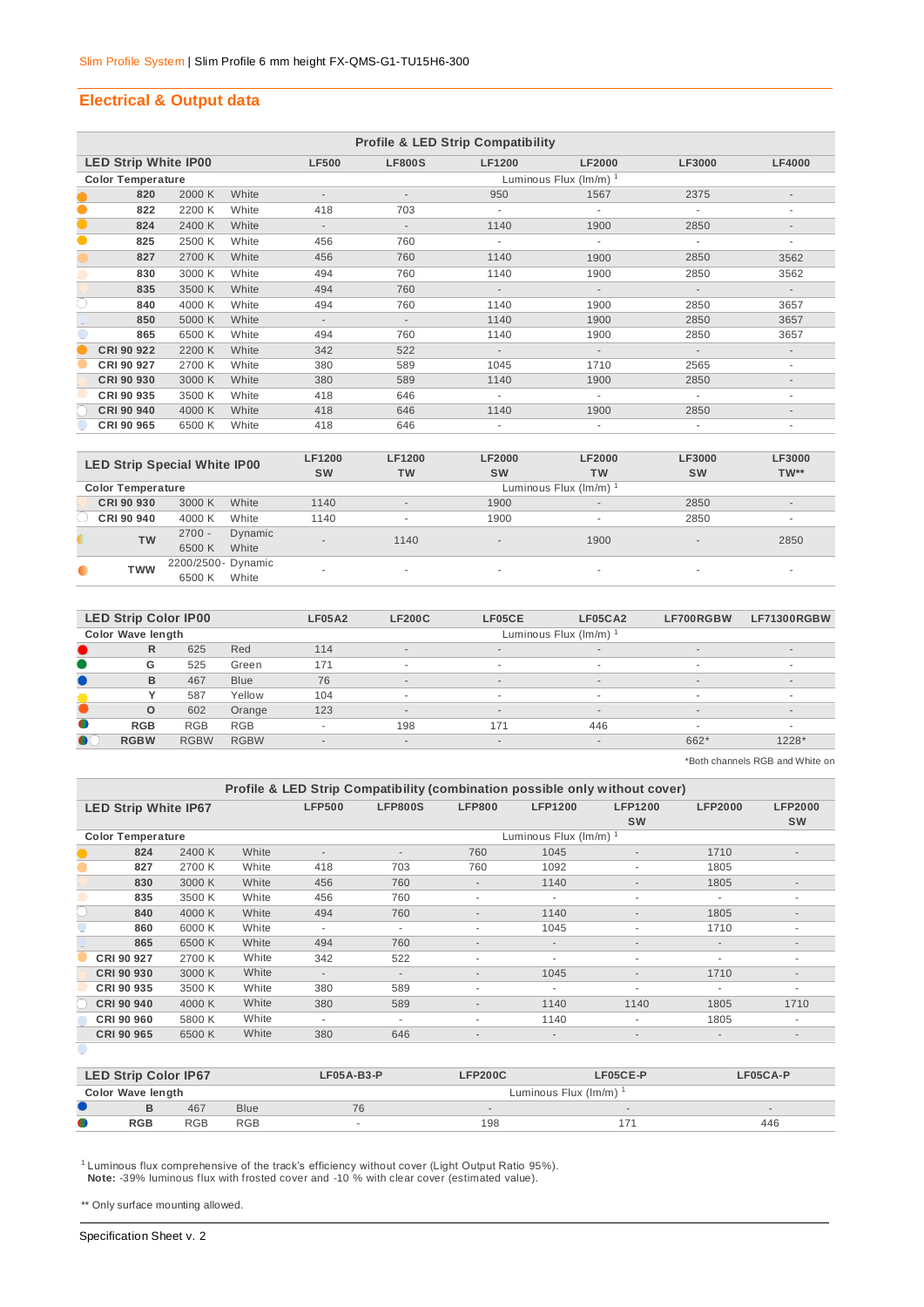## **Thermal compatibility**

| <b>IP00 LED strip</b> |                           | White & Special White         |                                             |                                             |                                             |                                | <b>Tunable White</b>       |                            |                            | Color                                               |                             |                       |
|-----------------------|---------------------------|-------------------------------|---------------------------------------------|---------------------------------------------|---------------------------------------------|--------------------------------|----------------------------|----------------------------|----------------------------|-----------------------------------------------------|-----------------------------|-----------------------|
|                       |                           | <b>LF500</b><br><b>LF800S</b> | <b>LF1200</b><br><b>LF1200</b><br><b>SW</b> | <b>LF2000</b><br><b>LF2000</b><br><b>SW</b> | <b>LF3000</b><br><b>LF3000</b><br><b>SW</b> | <b>LF4000</b>                  | <b>LF1200</b><br><b>TW</b> | <b>LF2000</b><br><b>TW</b> | <b>LF3000</b><br><b>TW</b> | <b>LF05A2</b><br>LF05CA2<br>LF05CE<br><b>LF200C</b> | <b>LF700</b><br><b>RGBW</b> | LF1300<br><b>RGBW</b> |
|                       | <b>Mounting condition</b> |                               |                                             |                                             |                                             | Maximum Ambient Temperature °C |                            |                            |                            |                                                     |                             |                       |
| maria                 | Surface mounting          | 50                            | 50                                          | 47                                          | 30                                          | 30                             | 50                         | 45                         | 25                         | 50                                                  | 50                          | 40                    |
| man                   | Recessed mounting         | 50                            | 50                                          | 35                                          | 25                                          | 25                             | 50                         | 35                         | $\overline{\phantom{a}}$   | 50                                                  | 50                          | 35                    |

| IP67 LED strip            |                           |                                 | White & Special White                                                                     | Color |                                                   |    |  |
|---------------------------|---------------------------|---------------------------------|-------------------------------------------------------------------------------------------|-------|---------------------------------------------------|----|--|
|                           |                           | <b>LFP500</b><br><b>LFP800S</b> | <b>LFP800</b><br><b>LFP1200</b><br><b>LFP2000</b><br><b>LFP1200SW</b><br><b>LFP2000SW</b> |       | LF05A-P<br>LF05CE-P<br><b>LFP200C</b><br>LF05CA-P |    |  |
|                           | <b>Mounting condition</b> | Maximum Ambient Temperature °C  |                                                                                           |       |                                                   |    |  |
| <b><i>Alternative</i></b> | Surface mounting          | 50                              | 50                                                                                        | 40    | 50                                                | 40 |  |
| mann<br>Recessed mounting |                           | 50                              | 50                                                                                        | 35    | 50                                                | 35 |  |

The tables report the maximum recommended ambient temperature for the Slim Profile 6 mm height in combination with IP00 and IP67 LED strips in case of<br>surface or recessed mounting condition. In these conditions the expecte **Note:** the table is for application evaluation only; always ensure that Tc do not exceed the maximum allowed value. For further information contact our support service at flex-support@osram.com

## **Visibility of LED spots**

| <b>IP00 LED strip</b>                      | White & Special White |               |                                                 |                                                       | <b>Tunable White</b>                                                                    | Color                                               |  |                      |
|--------------------------------------------|-----------------------|---------------|-------------------------------------------------|-------------------------------------------------------|-----------------------------------------------------------------------------------------|-----------------------------------------------------|--|----------------------|
|                                            | <b>LF500</b>          | <b>LF800S</b> | <b>LF1200</b><br><b>LF2000</b><br><b>LF3000</b> | <b>LF1200SW</b><br><b>LF2000SW</b><br><b>LF3000SW</b> | <b>LF1200TW</b><br><b>LF2000TW</b><br><b>LF3000TW</b><br>Maximum Ambient Temperature °C | <b>LF05A2</b><br>LF05CA2<br>LF05CE<br><b>LF200C</b> |  | LF700RGBW LF1300RGBW |
| <b>Covers</b>                              |                       |               |                                                 |                                                       |                                                                                         |                                                     |  |                      |
| <b>Frosted cover</b><br>FX-QMS-G1-CFDB-300 |                       |               |                                                 |                                                       |                                                                                         |                                                     |  |                      |
| <b>Clear Cover</b><br>FX-QMS-G1-CFTL-300   |                       |               | ٠                                               | $\bullet$                                             |                                                                                         |                                                     |  |                      |

LINEARlight FLEX® LED strips in system combination with profiles and covers - Visibility of LED spots.



Front view from observing point: < 1.5m, size: not to scale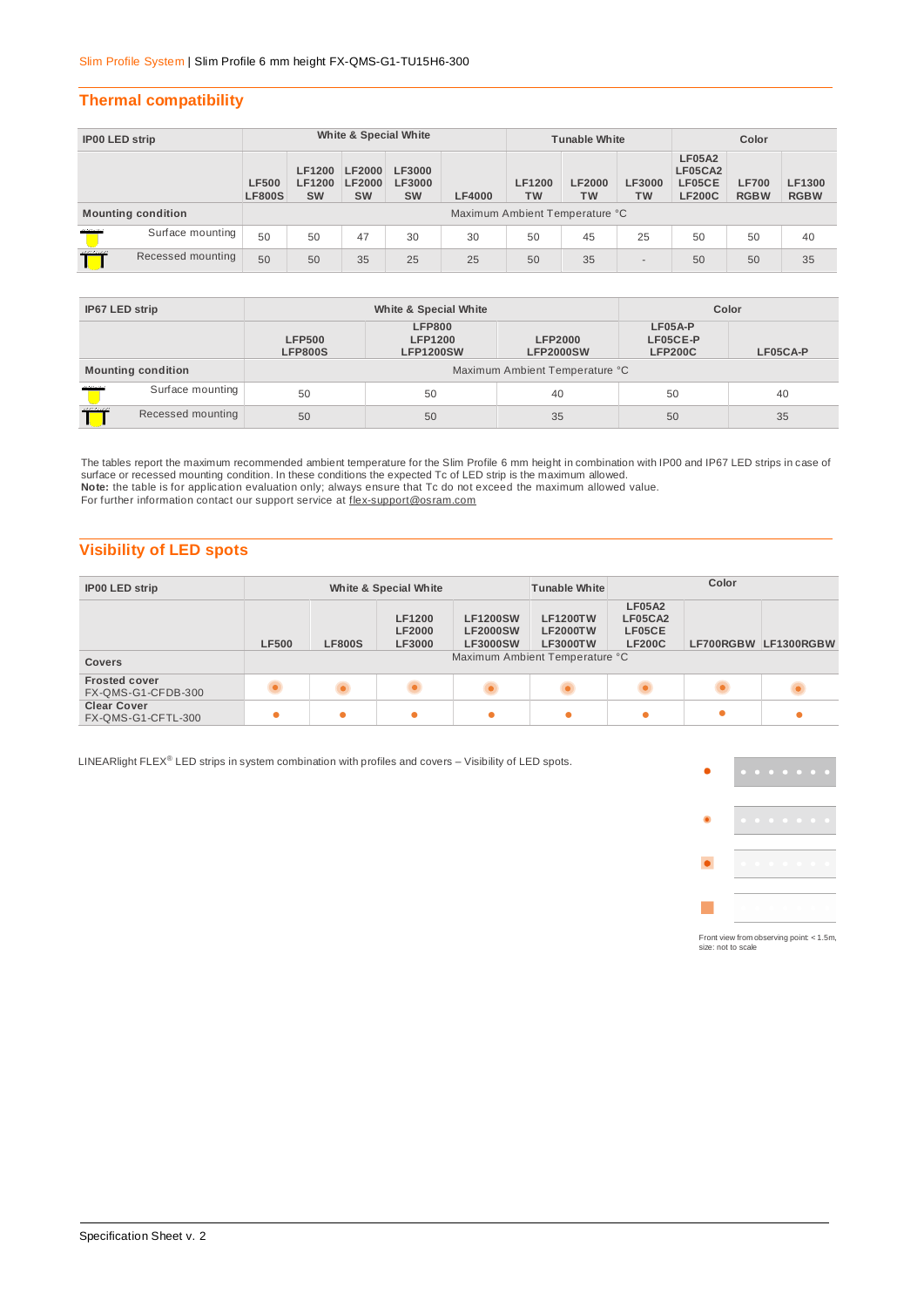## **Technical drawings**



Slim Profile 6 mm height FX-QMS-G1-TU15H6-300 Order code 4052899448865



Slim cover frosted FX-QMS-G1-CFDB-300 Order code 4052899446991

Slim cover clear FX-QMS-G1-CFTL-300 Order code 4052899999749



Plastic end cap FX-QMS-G1-EFGP-TU15H6 Order code 4052899449107

Plastic end cap with hole FX-QMS-G1-EFGH-TU15H6 Order code 4052899999923

## **Order Code**



Metal mounting bracket FX-QMS-G1-BMZI-DIV1 Order code 4052899446861



Adjustable mounting bracket (moving 90°) ADJUSTABLESLIMBRACKET Order code 4052899600010

| <b>Product Code</b>   | <b>Description</b>                                 | <b>Product Number</b><br>(EAN10) | <b>Dimensions</b><br>(length x width x height) | <b>EAN Package content</b> |
|-----------------------|----------------------------------------------------|----------------------------------|------------------------------------------------|----------------------------|
| FX-QMS-G1-TU15H6-300  | Slim Profile 6 mm height                           | 4052899448865                    | 3000 x 15.2 x 6 mm                             | 1x Profile                 |
| FX-QMS-G1-CFTL-300    | Slim cover clear                                   | 4052899999749                    | $3000 \times 11 \times 4$ mm                   | 1x Cover                   |
| FX-QMS-G1-CFDB-300    | Slim cover frosted                                 | 4052899446991                    | $3000 \times 11 \times 4$ mm                   | 1x Cover                   |
| FX-QMS-G1-EFGP-TU15H6 | End cap                                            | 4052899449107                    | $15 \times 9.5 \times 6$ mm                    | 40x End cap                |
| FX-QMS-G1-EFGH-TU15H6 | End cap with hole                                  | 4052899999923                    | $15 \times 9.5 \times 6$ mm                    | 40x End cap                |
| FX-QMS-G1-BMZI-DIV1   | Mounting bracket                                   | 4052899446861                    | $17 \times 20 \times 9.5$ mm                   | 40x Mounting bracket       |
|                       | ADJUST ABLESLIMBRACKET Adjustable mounting bracket | 4052899600010                    | $20 \times 17 \times 9.5$ mm                   | 40x Mounting bracket       |



For further information please write to [flex-support@osram.com](mailto:flex-support@osram.com) or consult our Flex Configurator at [www.osram.com/flex-configurator](http://www.osram.com/flex-configurator)